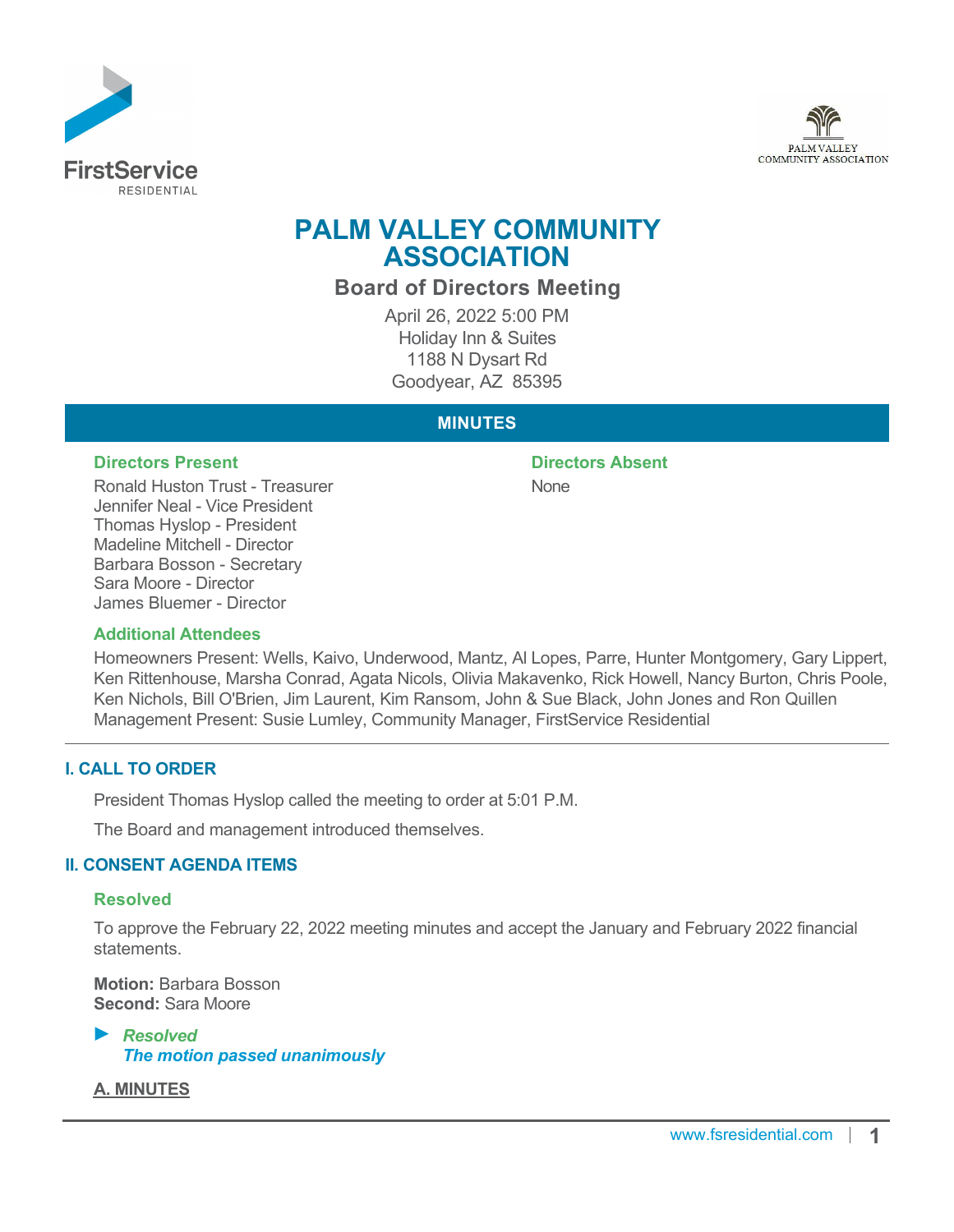#### **B. FINANCIALS**

#### **III. HOMEOWNER FORUM**

- 1. Homeowner John Jones expressed concern regarding a neighbor who continues to park in the front yard. *Response: Management confirmed several notices have been sent to the homeowner and violation notices and fines will continue until the activity ceases.*
- 2. Homeowner Ron Quillen said it seems a lot of his neighbors have received letters regarding rear yard golf lot view fence maintenance. He also inquired about a man that stopped and took a photo of his neighbor's yard. Ron asked if military flags are allowed. *Response: An inspection of rear yard golf lot view fences was conducted resulting in many letters requesting maintenance be completed by September 1, 2022. An email was sent to all golf lot owners in advance of the notices. The association employs a woman to conduct violation tours and has no knowledge of a man who stopped to take a photo of the neighbor's yard. Per the Design Guidelines, the following flags may be displayed: The United States flag, the Arizona state flag, the flag of the United States Army, Navy, Air Force, Marine Corps, or Coast Guard, the POW/MIA flag, an Arizona Indian Nations flag, or the Gadsden flag. Flying of any other flag requires prior architectural committee approval.*
- 3. A homeowner asked if there is an employee of the association by the name of Jen or Jenny that drives a black Toyota 4-Runner and lives in the community. *Response: no person fitting that description works for the association or management.*
- 4. A homeowner told the board the new monument sign lights look very nice. *Response: the Board thanked the homeowner for the feedback.*
- 5. Homeowner Cecilia Lopez expressed concerns about parking issues on Monte Vista day and night and sometimes blocking her own driveway. *Response: It was explained that overnight street parking (midnight to 5am) is prohibited. The association contracts with a security company who patrols 2 random nights per week and violation notices are sent as a result of each patrol. The homeowner is advised to contact Goodyear PD if a vehicle is parked blocking access to her driveway.*
- 6. Homeowner Bob Darre asked how many homes are in the community. *Response: There are 1297 single family homes in our community, Palm Valley Community Association aka Palm Valley Phase I. The community encompasses all of the single family homes located between Thomas Rd and McDowell Rd and Dysart Rd and Litchfield Rd.*
- 7. Homeowner Agata Nicols requested a copy of the meeting minutes and financial statement. She expressed concerns regarding common area landscaping service. She expressed concerns regarding the landscaping on 135th Drive at the back half of The Fairways. *Response: Management will send a copy of the minutes and financial statement to the homeowner. The area of concern mentioned on 135th Drive is homeowner responsibility and management will follow up with the homeowner.*
- 8. Homeowner Libby Mantz asked about responsibility for Palmilla Blvd outside the Palmilla gate where the pothole is and asked if food trucks are allowed. *Response: the Board is reviewing a proposal tonight for repair of the pothole. Food trucks are not allowed and a violation letter has been sent for a food truck in Palmilla.*
- 9. Homeowner Ken Rittenhouse expressed concern about his mailbox that was broken into 10 weeks ago and still has not been replaced. Ken suggested violation letters be sent electronically instead of by mail. *Response: Mailboxes are owned and maintained by United States Postal Service. Currently all violation notices are sent first class mail.*
- 10. Marsha Conrad said she is having difficulty finding a vendor to perform view fence maintenance. *Response: management will check with SFM regarding availability to service Palm Valley homeowners and suggested Marsha check with neighbors to see who they have used and possibly reach out through the nextdoor app.*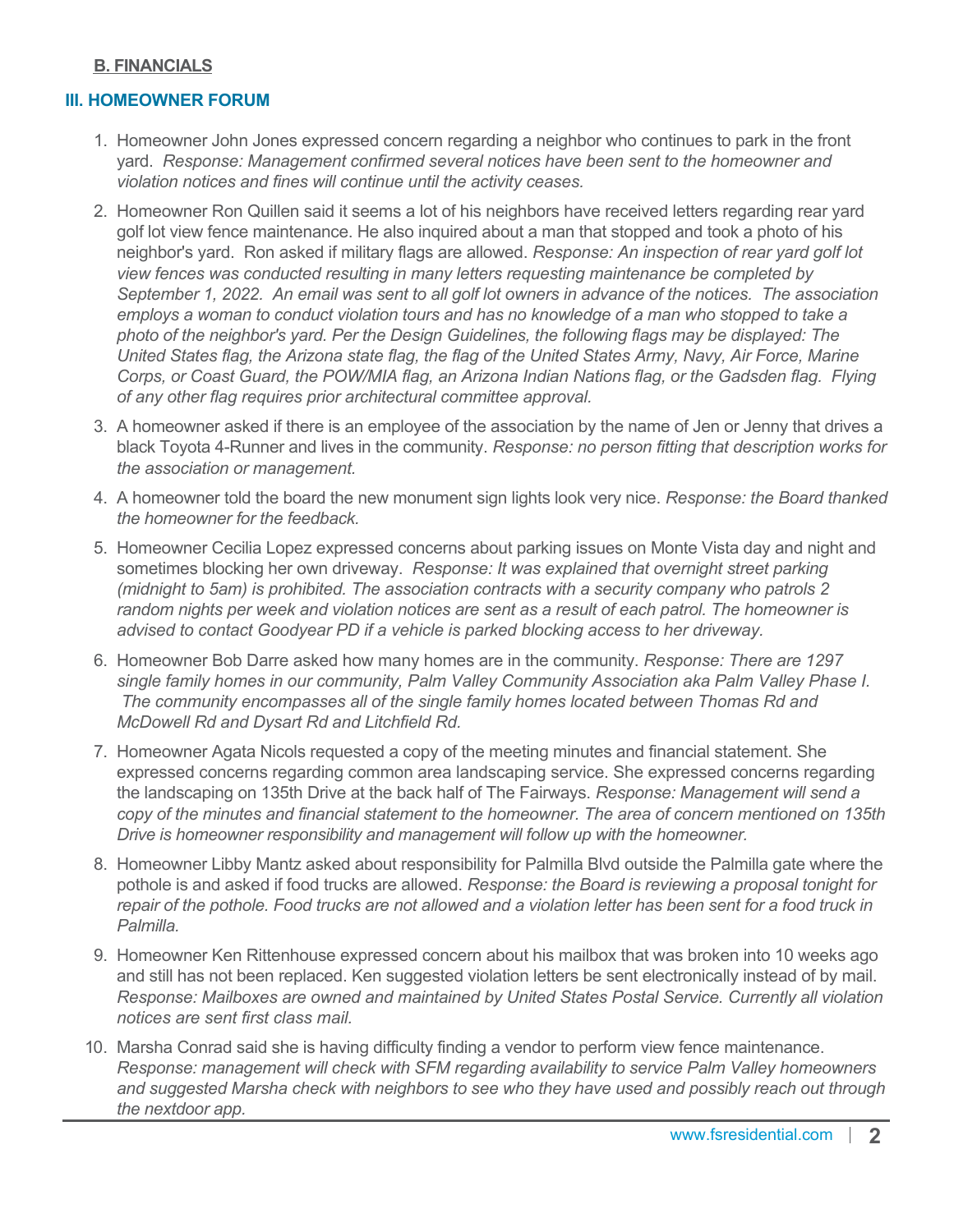- 11. Homeowner Hunter Montgomery said he recently got a violation fine for his daughter's car parked on the street overnight while she was visiting. He also expressed concern regarding legal letter fees being too excessive. *Response: Homeowners can request a temporary overnight parking variance for guests through the association website at www.PalmValleyPhase1HOA.com. Legal notice fees are incurred when an assessment is past due and collection efforts are required. Assessments should be paid on time to avoid legal notice fees. If a homeowner is experiencing difficulty they should contact the association prior to the assessment due date to coordinate a payment plan or extension.*
- 12. Homeowner Chris Poole asked about the bricks that were removed around the mailboxes in The Horizons and if they would be replaced once the mailboxes are replaced. Chris also asked if the damaged brick at the east Encanto monument sign can be repaired. *Response: The brick structure around the mailboxes had to be removed to allow USPS access to the mailboxes. There is no plan to replace the brick structure as it impedes USPS access. Management will look into repair of the Encanto monument sign brick.*
- 13. Homeowner Olivia Markaranko suggested future meetings be held via zoom. *Response: the Board considered zoom and in person meeting options and resolved to conduct the meetings in person for the time being.*
- 14. Homeowner James Laurent asked if it is allowed to fly another state flag in the front yard, other than Arizona. *Response: The flying of any flag not on the approved flag list requires prior architectural committee approval.*
- 15. Homeowner Kimberly Ransom asked how many full-time owners live in Palm Valley. Kimberly also expressed concern that the post office took 3 weeks to replace her mailbox key. *Response: The number of full-time owners is not known. The association has no control over USPS.*

# **IV. MANAGEMENT REPORT**

# **Administrative Report:**

- A. 160 calls logged in the month of March 2022
- B. 19 new owners recorded 2/1/21 4/1/22
- C. 233 violation letters issued in the month of March 2022
	- 462 First Notices
	- 87 Fine Notices
	- 12 Enter Premises Notices
- D. Management is working with City of Goodyear regarding wall damage on Palm Valley Blvd due to city owned trees.

# **Physical Property Report**

- A. 2022 tree service project is underway as of April 21st and will be completed over the next couple of weeks.
- B. Street sweeping service is performed in The Fairways the 1<sup>st</sup> & 3<sup>rd</sup> Thursday of the month and in Palmilla the 3<sup>rd</sup> Thursday each month.
- C. Palmilla Lakes pool service is performed 3 times per week. Maricopa County conducted a recent inspection of the pool area and found no violations.
- D. Playground service is conducted monthly in Palmilla and quarterly in Desert Greens & Horizons.
- E. Requested a proposal from CertaPro to paint Fairways entry.
- F. Work Orders this period included:
	- 1. Backflow repairs.
	- 2. Replaced stolen photo cell at the McDowell monument lights.
	- 3. Repaired irrigation leak in a valve box in Palmilla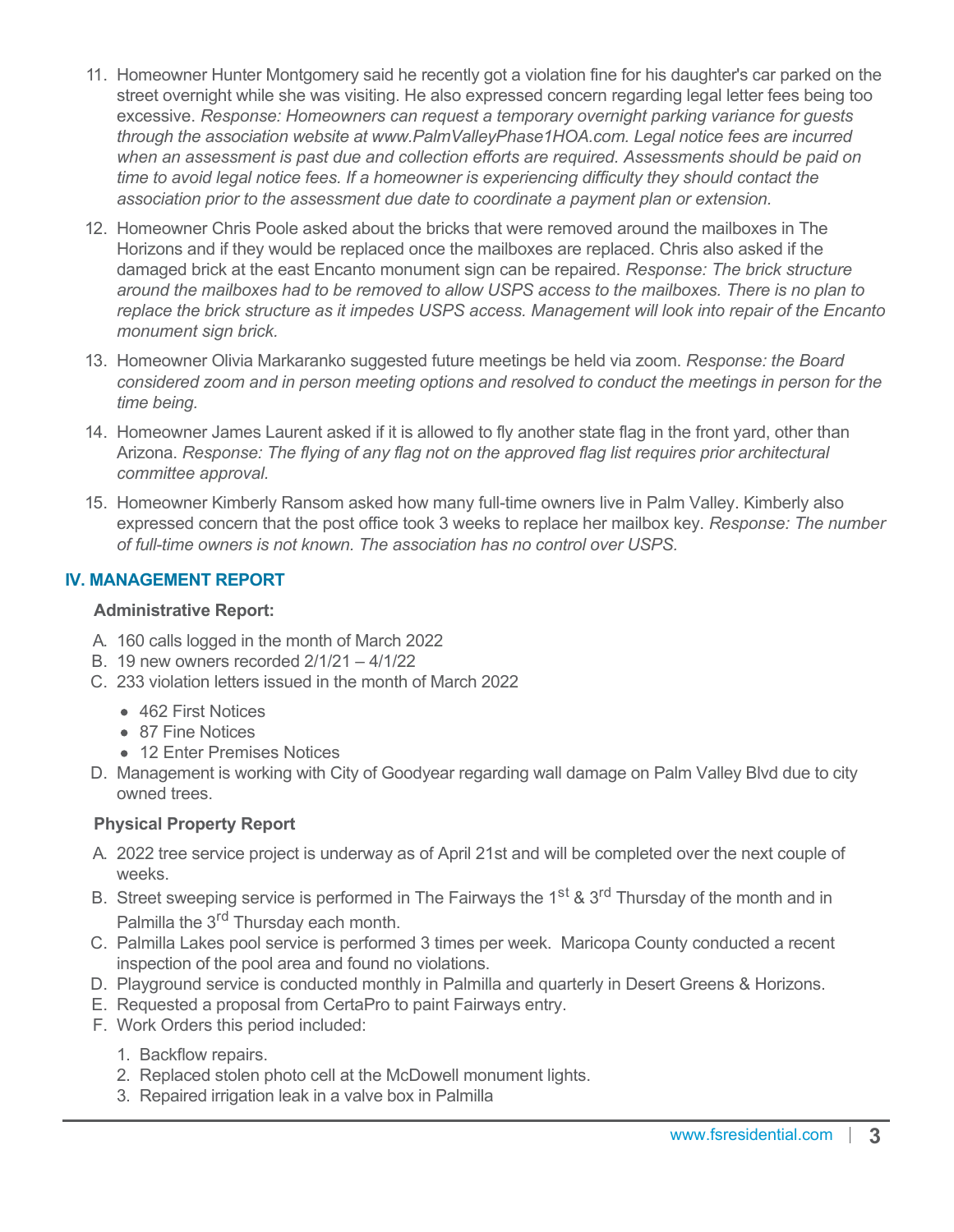G. Last Thursday night the community was tagged with graffiti on 3 of the monument signs and on Palm Valley Blvd. Management filed a police report and contacted CertaPro Painting for a bid to paint the monument signs. Due to fading, a repaint of the monument signs will give a much better result than touch up of the graffiti areas. Also, per the reserve study repainting of the monument signs is scheduled for this year.

# **Resolved**

To approve the proposal from CertaPro Painting to paint over graffiti on Palm Valley Blvd and repaint the 3 monument signs that have graffiti at a cost of \$3,425.

Additionally, to approve the proposal from CertaPro Painting to paint the other 4 monument signs at the same time, at an additional cost of \$3,880.

# **First Motion**

Note: CertaPro will provide the stencils to management for storing in the Palmilla pool storage room after painting is completed.

**Motion:** Sara Moore **Second:** Jennifer Neal

*Resolved The motion passed unanimously*

# **Second Motion**

To file an insurance claim for the graffiti damage with the association's insurance provider for damages in the amount of \$3,425.

**Motion:** Ronald Huston Trust **Second:** James Bluemer

*Resolved The motion passed unanimously*

# **V. OLD BUSINESS**

# **A. FAIRWAYS MONUMENT LIGHTS**

# **Resolved**

To approve the proposal from Sunsation Electric to run new wiring and conduit to The Fairways monument signs and replace the fixtures with new LED fixtures at a cost of \$4750 to be paid from The Fairways reserve account.

**Motion:** Sara Moore **Second:** Barbara Bosson **AYEs:** James Bluemer, Barbara Bosson, Jennifer Neal, Sara Moore, Thomas Hyslop, Madeline Mitchell **NAYs:** Ronald Huston Trust

#### *Resolved The motion passed*

# **B. FAIRWAYS POLL - SWAP SWEEPING SERVICE FOR LANDSCAPING SERVICE**

A poll was sent via email to all Fairways homeowners, asking if they would like to reduce street sweeping to once per month in exchange for increasing landscaping service to twice per month. 26% of Fairways homeowners responded to the survey and of the respondents, 83% responded in favor of making the change.

#### **Resolved**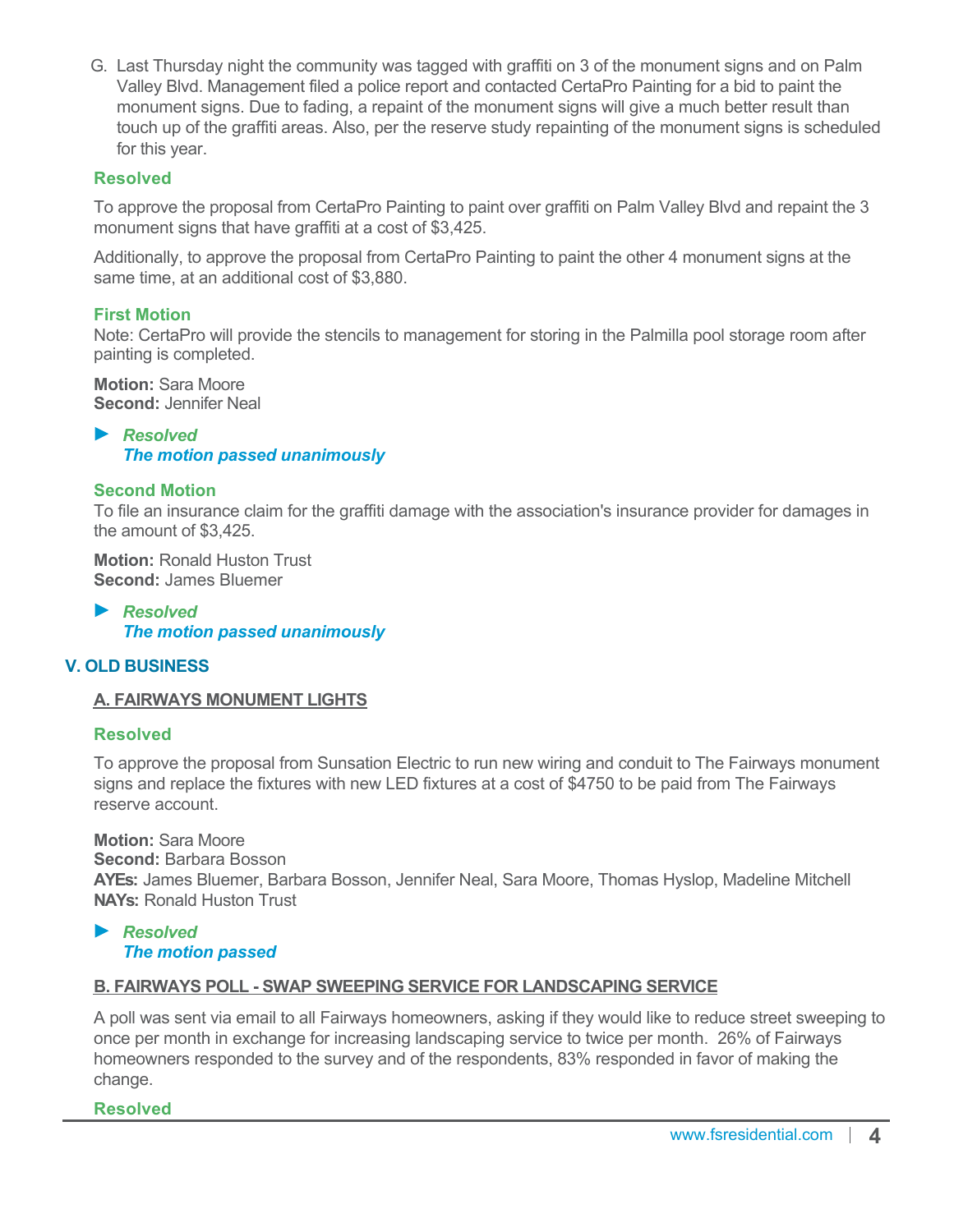To reduce street sweeping in The Fairways to once per month at a cost savings of \$77/mo and to increase landscaping service in The Fairways to twice per month at an additional cost of \$75/mo. These changes to be effective June 1, 2022.

**Motion:** Barbara Bosson **Second:** Ronald Huston Trust

*Resolved The motion passed unanimously*

# **VI. NEW BUSINESS**

#### **A. FAIRWAYS SIDEWALK ISSUE**

Management is directed to obtain bids for repair/replacement of the damaged sidewalk at The Fairways entry.

#### **B. PALMILLA CAMERA ISSUE**

The Palmilla camera has been repaired and is now functioning again. Cost was minimal, only a service charge.

Management to inquire with Cox to see if internet service for the cameras can be contracted at a lower cost.

#### **C. 2022 SOCIAL EVENT**

This topic tabled to the September 2022 meeting.

# **VII. COMMITTEE REPORTS**

#### **A. ARCHITECTURAL COMMITTEE REPORT**

- a. The committee reviews submittals electronically on a weekly basis.
- b. The committee is conducting a community wide inspection of the current condition of paint on the homes. Homes found in need of painting will receive a notice requesting the home be painted.
- c. The committee meets on an as-needed basis.
- d. 13 requests were processed in the month of March 2022, report enclosed.
- 11 approved
- 2 disapproved

#### **B. FINANCE COMMITTEE REPORT**

- The committee reviews financial statements electronically.
- The committee meets on an as-needed basis.
- The committee met March 24th. The committee made recommendations to the board regarding available funding for wall repairs and Palmilla street and drainage issues. The committee recommends the reserve study update be pushed out a year.

#### **Resolved**

To push the reserve study out a year and revisit the topic in 2023.

**Motion:** Ronald Huston Trust **Second:** Thomas Hyslop

*Resolved*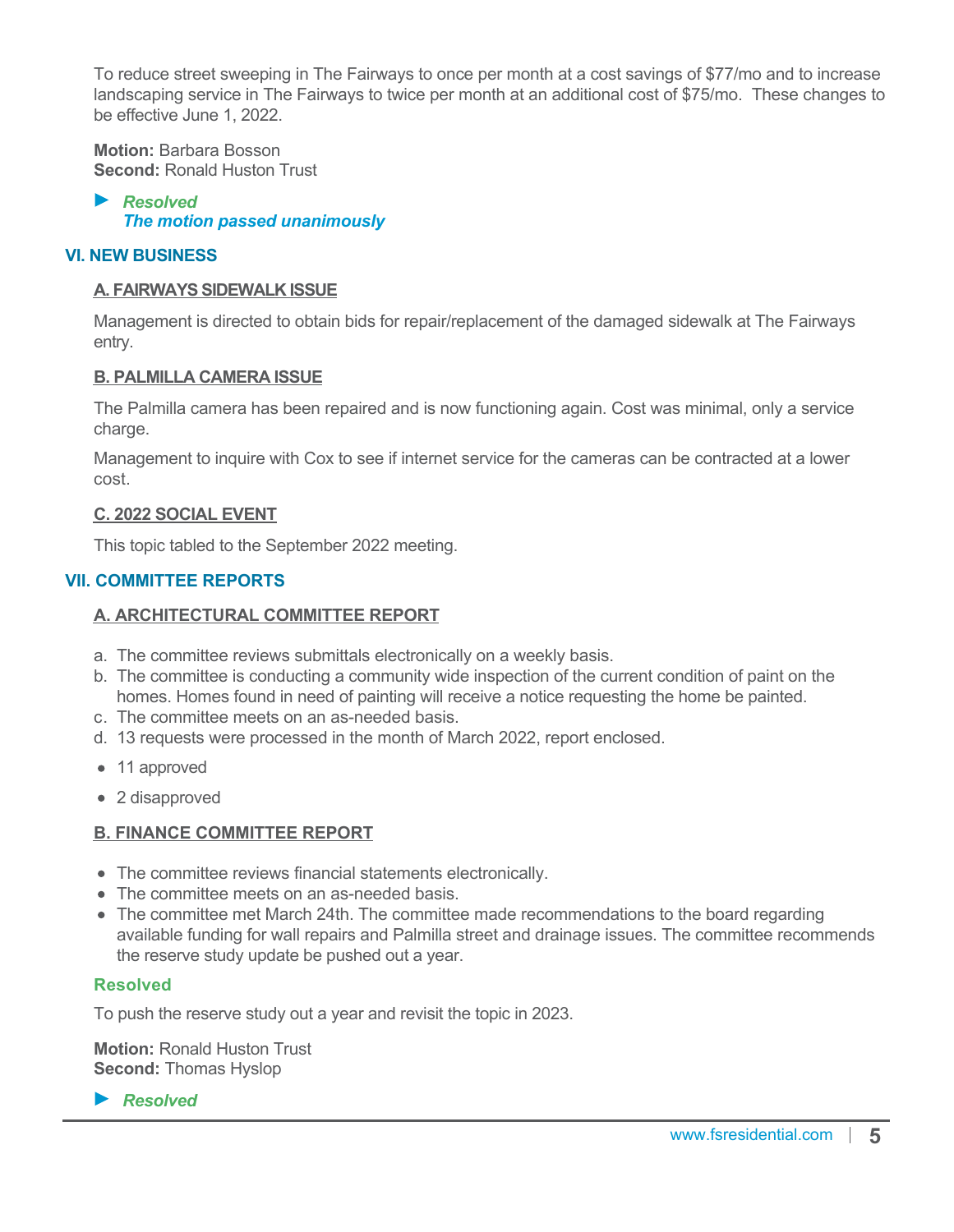#### *The motion passed unanimously*

# **C. LANDSCAPE COMMITTEE REPORT**

- The committee meets on an as-needed basis.
- Tree service project began April 21st.
- 13 possible locations have been identified for the addition of new trees this year:
	- 1. Add 2 trees on Palmilla Blvd near Monte Vista culdesac
	- 2. Add 3 trees on Palmilla walk path
	- 3. Add 1 tree outside Palmilla pool area
	- 4. Add 2 trees in Horizons park
	- 5. Add 1 tree in Horizons west side Roanoke
	- 6. Add 1 tree on PV Blvd Horizons frontage between 132nd & 133rd
	- 7. Add 1 tree in Desert Greens park
	- 8. Add 2 trees on Thomas
- Management to coordinate a committee meeting to discuss spring plant replacement in addition to the new trees that are planned.

#### **D. PALMILLA POOL COMMITTEE REPORT**

- a. Service for the month of March is 3x/week.
- b. The committee meets on an as-needed basis.
- c. The pool heater is broken. Replacement cost is 4k, but no heaters are available at the current time. Per the reserve study, \$3,377 was budgeted for pool heater replacement in year 2021.
- d. New pool furniture pads have been ordered.
- e. Management to coordinate a Pool Committee meeting for review of pool deck and trash can placement, resurfacing needs and to discuss if/when bathroom remodel will be needed.

#### **Resolved**

To approve the proposal from A Balanced Pool to replace the pool heater at a cost of \$4,000 when heaters become available again.

**Motion:** Thomas Hyslop **Second:** Jennifer Neal

#### *Resolved The motion passed unanimously*

#### **E. DOCUMENT REVIEW AD-HOC COMMITTEE REPORT**

Next committee update scheduled for September 2022.

#### **F. PALMILLA STREETS & DRAINAGE AD-HOC COMMITTEE REPORT**

- a. The committee met February 26th, March 31st, and April 21st.
- b. The committee made recommendations to the Board for approval of a proposal to replace asphalt outside the Palmilla gate and to contract with a consultant for Palmilla Lakes street & drainage issues.

#### **Resolved**

To approve the proposal from Sunland Asphalt to remove and replace approximately 1053 sq ft of asphalt outside Pamilla gate at a cost of \$4,585 plus additional cost up to 20% due to increased pricing. This project to be paid from Palmilla Shared reserve funds.

#### **First Motion**